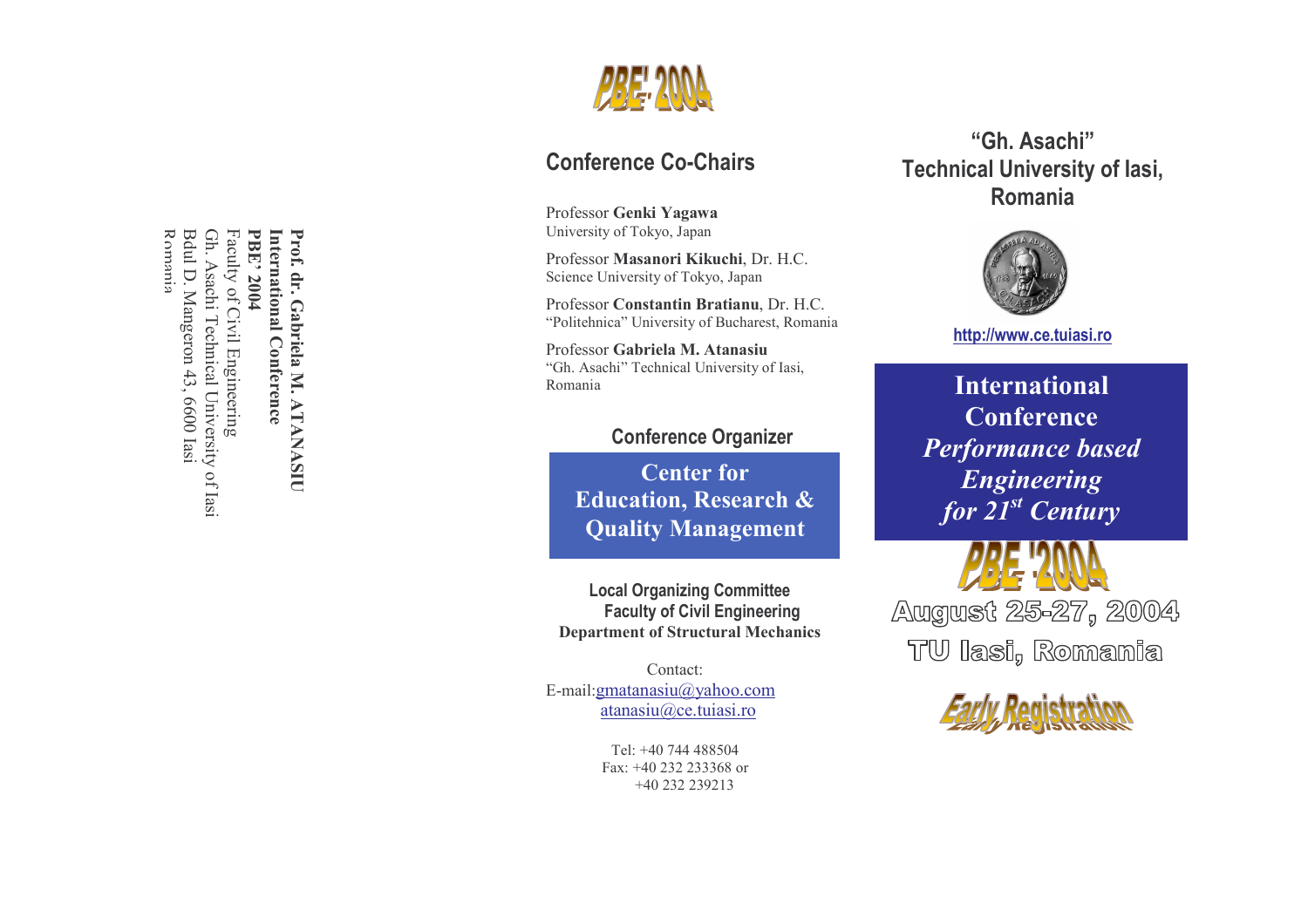## **International Honorary Committee**

Professor Hiroyuki Okamura President of Science University of Tokyo, Japan

Professor Ioan Ianos General Director for Higher Education, MECT Romania Acad. Professor Ioan Dumitrache Rector of University Politehnica of Bucharest Romania

Professor Mihai Cretu Rector of "Gh. Asachi" Technical University of Iasi Romania

# International Scientific Committee

Professor Genki Yagawa University of Tokyo, Japan

Professor Masanori Kikuchi, Dr. H.C. Science University of Tokyo, Japan

Professor Constantin Bratianu, Dr. H.C. "Politehnica" University of Bucharest, Romania

Professor Gabriela Atanasiu "Gh. Asachi" Technical University of Iasi, Romania

Professor Manuel A. C da Assunção, Prorector University of Aveiro, Portugal

Professor Virgil Breaban, Vicerector University Ovidius of Constanta, Romania

Professor Shingeru Aoki Toyo University, Japan

Professor Mihai Budescu, Department Head Gh. Asachi Technical University of Iasi, Romania

Acad. Prof. Emanoil Diaconescu, Rector University Stefan cel Mare of Suceava, Romania

Paul Th. Engelkamp, Sn Trainer Royal Institute of Public Administration, The **Netherlands** 

Professor Kikuo Kishimoto Tokyo Institute of Technology, Japan

Professor Osamu Kusakabe, Department Head Tokyo Institute of Technology, Japan

Professor Axel Hunger, Dean for Int. Relations University of Duisburg, Germany

Professor D. Hartmann, Department Head Ruhr University of Bochum, Germany

Professor Florin Ionescu, Dr. H.C. University of Applied Sciences, Konstanz, Germany

Professor Radu Mihalcea University of Applied Sciences, Bochum, Germany

Professor Mamtimin Geni Xinjiang University China

Professor Panaite Nica, Department Head University "A. I. Cuza" of Iasi, Romania

Professor Tudor Postelnicu, Department Head Technical University of Construction Bucharest, Romania

Thomas Phillips, Program Manager CHEPS, University of Twente, The Netherlands

Professor Paulica Raileanu, Dean "Gh. Asachi" Technical University Iasi, Romania

Professor Friedrich Stangerberg, Department Head Ruhr-University of Bochum, Germany

Professor Guenther Schmid Ruhr-University of Bochum, Germany

Professor Valentin Sgarciu, Vicedean "Politehnica" University of Bucharest, Romania

Professor T.T. Soong, Samuel Capen Professor State University of New York at Bufallo, SUA

Professor Zhichun Yang, Department Head Northwestern Polytechnic University inChina



Early Registration for International Conference August 25-27, 2004 "Gh. Asachi" TU Iasi, Romania

| <b>Family Name</b>  |  |
|---------------------|--|
| First name          |  |
| Institution         |  |
|                     |  |
| Address             |  |
|                     |  |
|                     |  |
| Tel.                |  |
| Fax:                |  |
| Email               |  |
| Accompanying person |  |
|                     |  |

\_\_\_\_\_\_\_\_\_I intend to participate I intend to submit a paper:

 $\Box$  I would like to receive further information

Signature Date